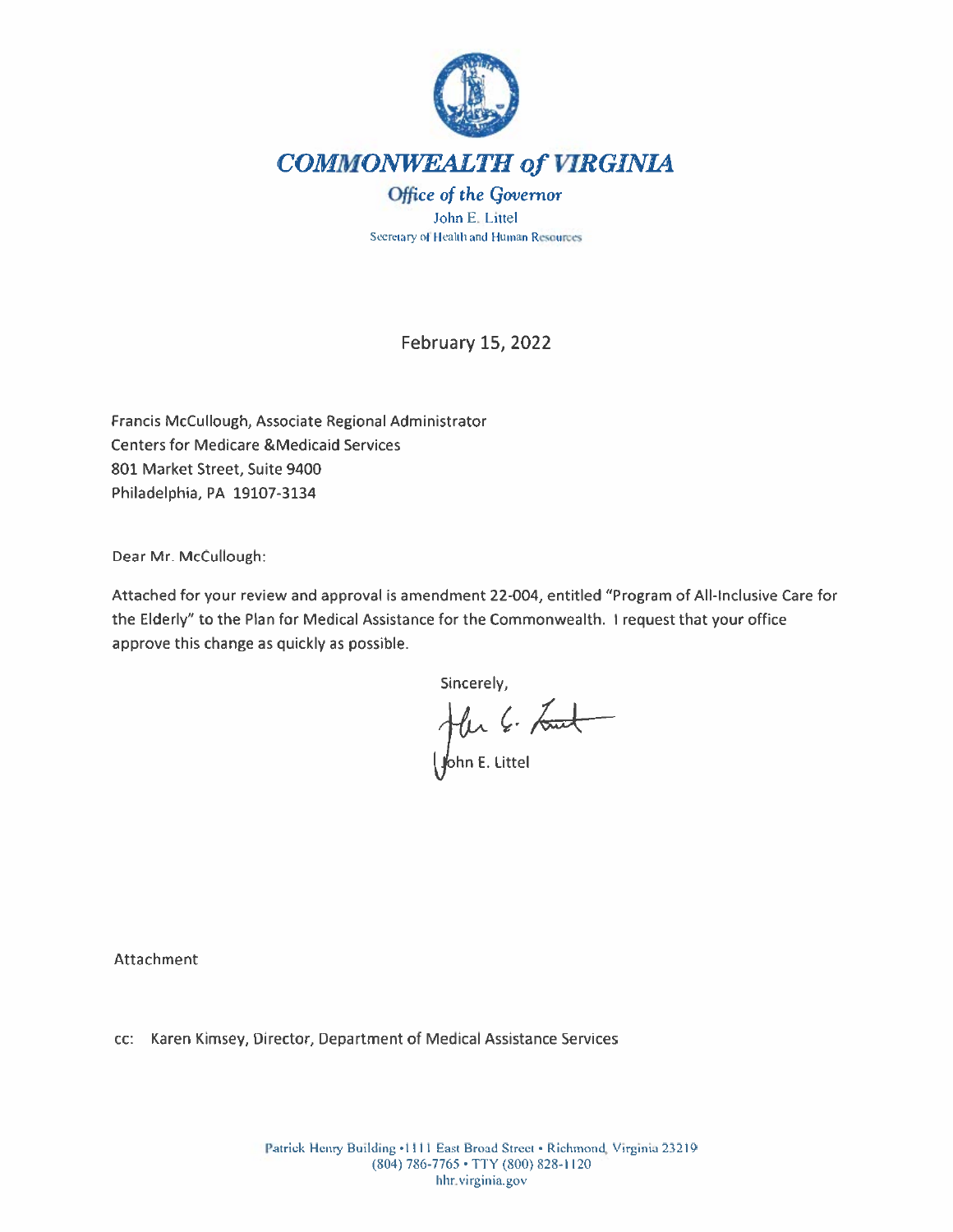### Transmittal Summary

SPA 22-004

## I. IDENTIFICATION INFORMATION

Title of Amendment: Program of All-Inclusive Care for the Elderly

II. SYNOPSIS

Basis and Authority: The Code of Virginia (1950) as amended, § 32.1-325, grants to the Board of Medical Assistance Services the authority to administer and amend the Plan for Medical Assistance. The Code of Virginia (1950) as amended, § 32.1-324, authorizes the Director of the Department of Medical Assistance Services (DMAS) to administer and amend the Plan for Medical Assistance according to the Board's requirements.

Purpose: This SPA will allow DMAS to update sections of the state plan that pertain to the Program of All-Inclusive Care for the Elderly (PACE). Specifically, this SPA (1) incorporates the Rates and Payments language from the Center for Medicare & Medicaid Services' (CMS') most current PACE State Plan Amendment Pre-Print and (2) updates the PACE Medicaid capitation rate methodology to align with DMAS' current rate setting practice. DMAS has transitioned from fee-for-service data to managed care encounter data for development of the amount that would otherwise have been paid. The PACE program will continue to operate in the same way that is has based on regulations in the Virginia Administrative Code, and there will be no changes for providers as a result of this SPA.

Substance and Analysis: The section of the State Plan that is affected by this amendment is the "Program of All-Inclusive Care for the Elderly" Supplement.

Impact: There are no costs associated with this SPA.

Tribal Notice: Please see attached.

Prior Public Notice: N/A

Public Comments and Agency Analysis: N/A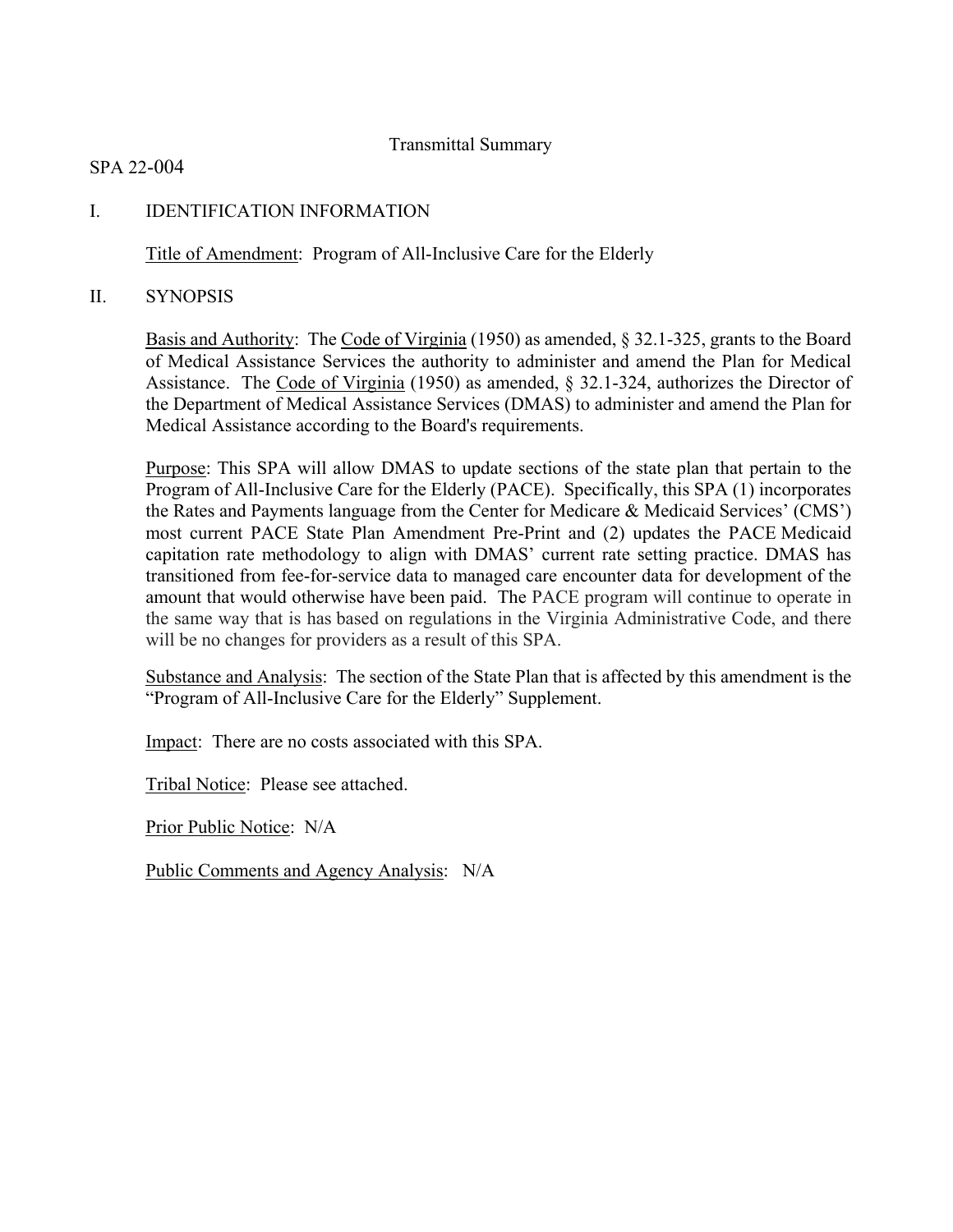

**Lee, Meredith <meredith.lee@dmas.virginia.gov>**

# **Tribal Notice-Program of All-Inclusive Care for the Elderly (PACE)**

1 message

**Lee, Meredith** <meredith.lee@dmas.virginia.gov> Mon, Jan 31, 2022 at 9:25 AM

To: TribalOffice@monacannation.com, chiefannerich@aol.com, jerry.stewart@cit-ed.org, Pamelathompson4@yahoo.com, rappahannocktrib@aol.com, regstew007@gmail.com, Robert Gray <robert.gray@pamunkey.org>, tribaladmin@monacannation.com, Sam Bass <samflyingeagle48@yahoo.com>, chiefstephenadkins@gmail.com, WFrankAdams@verizon.net, bradbybrown@gmail.com, heather.hendrix@ihs.gov, tabitha.garrett@ihs.gov, Kara.Kearns@ihs.gov

Dear Tribal Leaders and Indian Health Programs:

Attached is a Tribal Notice letter from Virginia Medicaid Director Karen Kimsey indicating that the Dept. of Medical Assistance Services (DMAS) plans to submit a State Plan Amendment (SPA) to the federal Centers for Medicare and Medicaid Services. This SPA will allow DMAS to update sections of the state plan that pertain to the Program of All-Inclusive Care for the Elderly (PACE). Specifically, this SPA (1) incorporates the Rates and Payments language from the Center for Medicare & Medicaid Services' (CMS') most current PACE State Plan Amendment Pre-Print and (2) updates the PACE Medicaid capitation rate methodology to align with DMAS' current rate setting practices.

If you would like a copy of the SPA documents or proposed text changes, or if you have any questions, please let us know.

Thank you! -- Meredith Lee

-- Meredith Lee Policy, Regulations, and Manuals Supervisor Division of Policy, Regulation, and Member Engagement Department of Medical Assistance Services 600 East Broad Street Richmond, VA 23219 [meredith.lee@dmas.virginia.gov](mailto:meredith.lee@dmas.virginia.gov) (804) 371-0552

D

**Tribal Notice letter, signed.pdf** 304K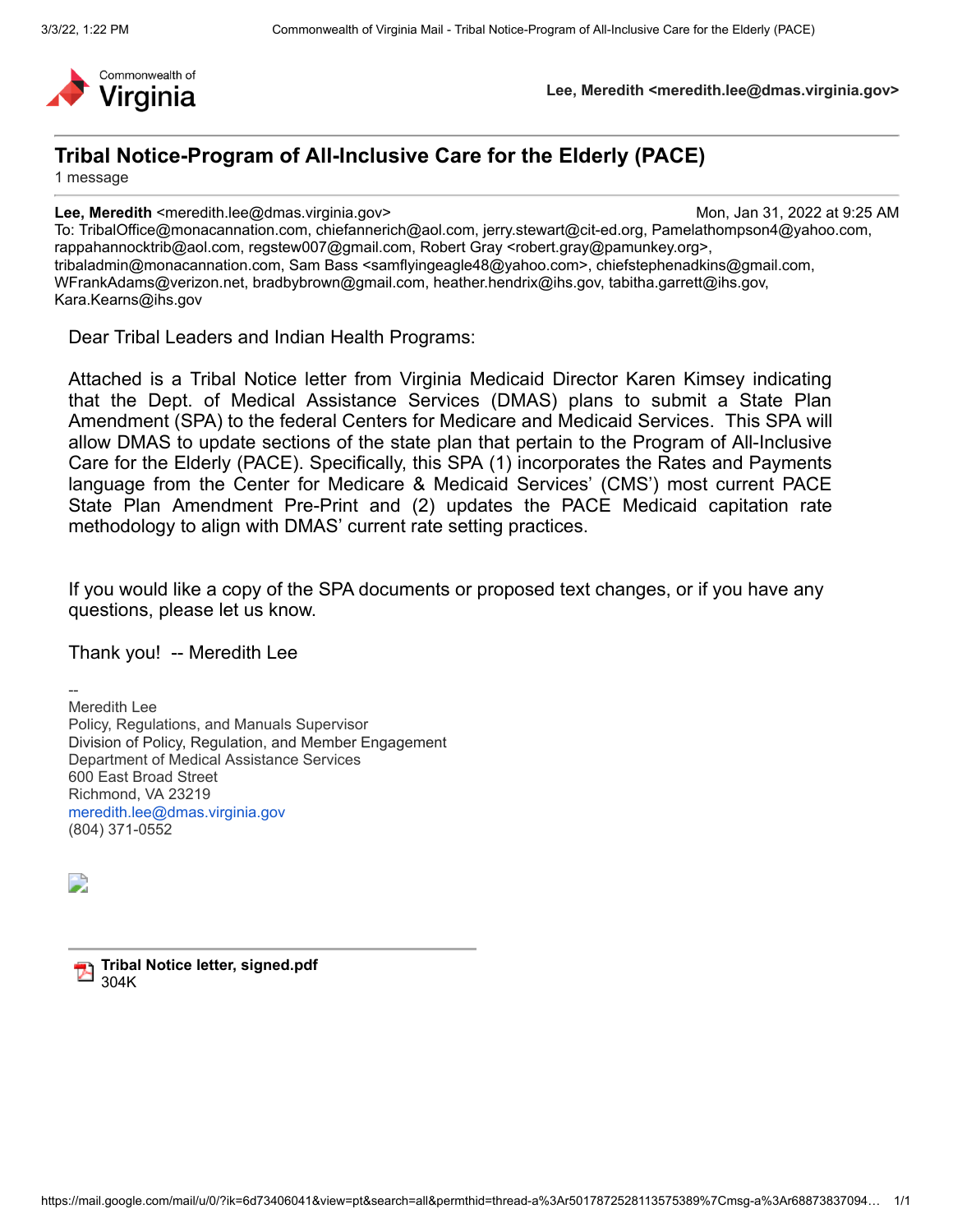

COMMONWEALTH of VIRGINIA

KAREN KIMSEY *Department of Medical Assistance Services* SUITE 1300

DIRECTOR 600 EAST BROAD STREET RICHMOND, VA 23219 804/786-7933 800/343-0634 (TDD) [www.dmas.virginia.gov](http://www.dmas.virginia.gov/)

January 31, 2022

SUBJECT: Notice of Opportunity for Tribal Comment – State Plan Amendment related to the Program of All-Inclusive Care for the Elderly

Dear Tribal Leader and Indian Health Programs:

This letter is to notify you that the Department of Medical Assistance Services (DMAS) is planning to amend the Virginia State Plan for Medical Assistance with the Centers for Medicare and Medicaid Services (CMS). Specifically, DMAS is providing you notice about a State Plan Amendment (SPA) that the Agency will file with CMS in order to update sections that pertain to the Program of All-Inclusive Care for the Elderly (PACE). This SPA will (1) incorporate the Rates and Payments language from CMS' most current PACE State Plan Amendment Pre-Print and (2) update the PACE Medicaid capitation rate methodology to align with DMAS' current rate setting practices. DMAS has transitioned from fee-for-service data to managed care encounter data for development of the amount that would otherwise have been paid. The PACE program will continue to operate in the same way that is has based on regulations in the Virginia Administrative Code, and there will be no changes for providers as a result of this SPA.

The tribal comment period for this SPA is open through March 2, 2022. You may submityour comments directly to Meredith Lee, DMAS Policy, Regulation, and Member Engagement Division, by phone (804) 371-0552, or via email: Meredith.Lee $@d$ mas.virginia.gov. Finally, if you prefer regular mail you may send your comments or questions to:

Virginia Department of Medical Assistance Services Attn: Meredith Lee 600 East Broad Street Richmond, VA 23219

Please forward this information to any interested party.

Sincerely, Karentrémier

Karen Kimsey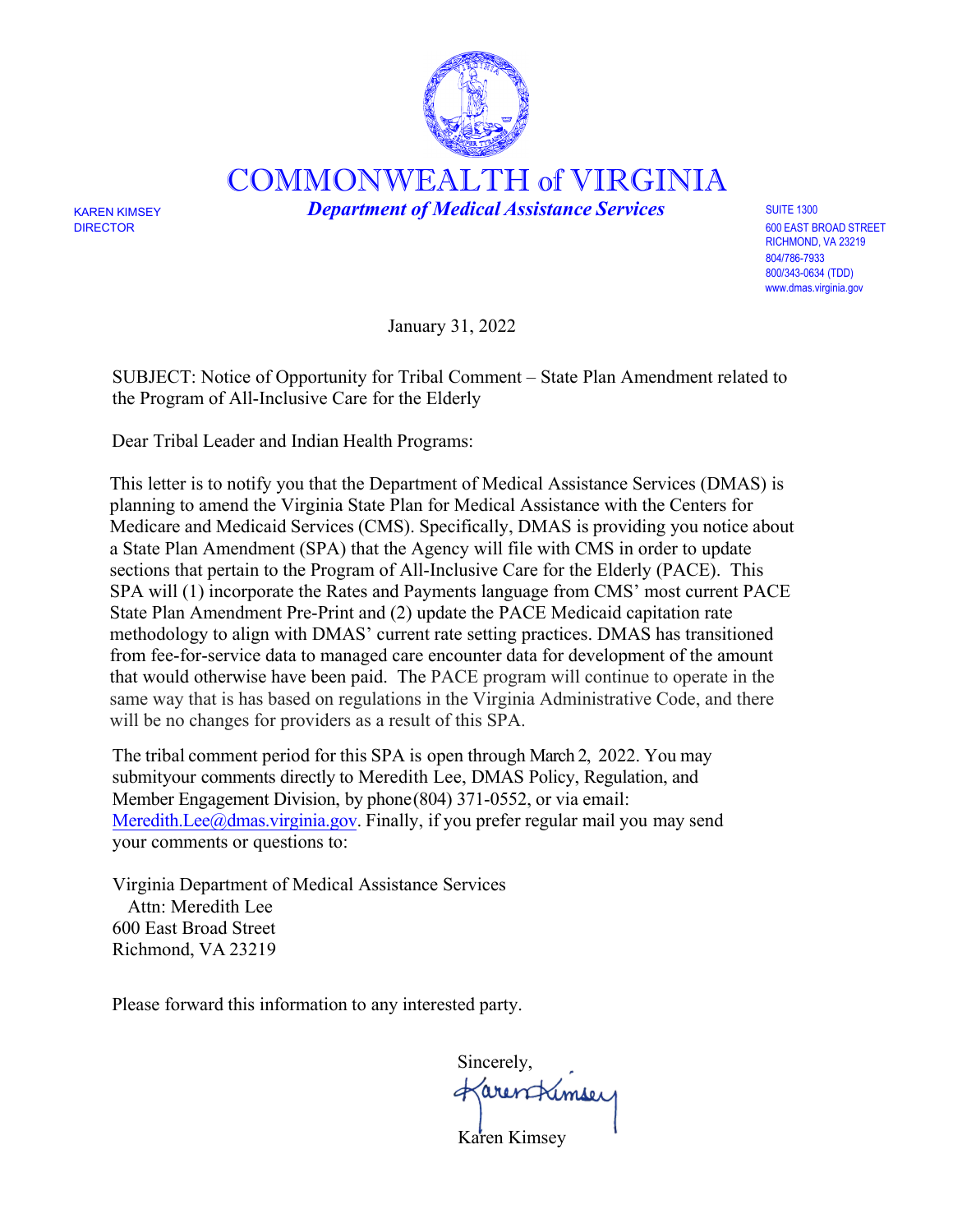Supplement 6 Attachment 3.1-A& B Page 7 of8 STATEPLAN UNDER TITLE XIX OF THESOCIALSECURITY ACT

State of VIRGINIA



If this amount is different than the amount used for the individual's maintenance allowance under 42 CFR 435.726 or 42 CFR 435.735, explain why you believe that this amount is reasonable to meet the individual's maintenance needs in the community:

#### II. Rates and Payments

A. The State assures CMS that the capitated rates will be equal to or less than the cost to the agency of providing those same fee for service State plan approved services on a fee for service basis, to an equivalent non-enrolled population ervice basis, to an equivalent non-enrolled population group based upon the following methodology. Please attach a description of the negotiated rate setting methodology and how the State will ensure that rates are less than the cost in fee-for-service amount the state would have otherwise paid for a comparable population.

The methodology analyzes historical fee-for--service claims for the PACE eligible population in each region. The historical data is adjusted to reflect legislative modifications of payment arrangements under the fee-for-service programs between the data period and the contract<br>period. The rates are also undated, to reflect expected, increases in utilization and cost for the  $\frac{1}{\text{period}}$ . The rates are also updated to reflect expected ract period covered by the rates.

| тN.<br>'NO.<br>-- . - . - . | $06 - 06$ | ля | - | Jalf<br>- 74<br>. |  |
|-----------------------------|-----------|----|---|-------------------|--|

\$''''''''<br>IN No. """"""" N/A

HCFA ID: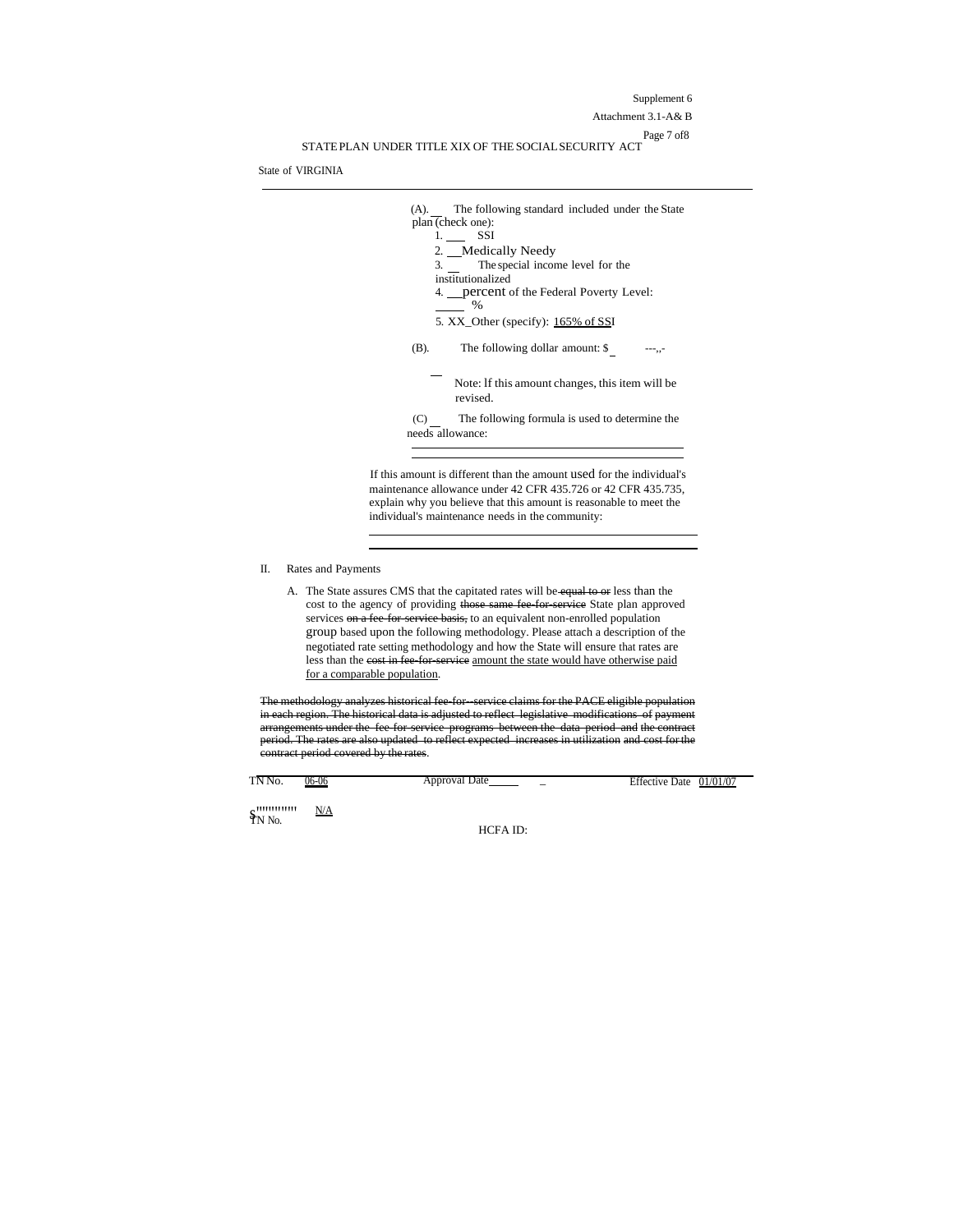Supplement 6

Attachment 3.1-A& B

Page 8 of8 STATEPLAN UNDER TITLE XIX OF THESOCIALSECURITY ACT

State of VIRGINIA

- I. XX Rates are set at a percent of fee for service costs the amount that would otherwise been paid for a comparable population.
- 2. Experience-based (contractor's/State's cost experience or encounter date)(please describe)
- 3 Adjusted Community Rate (please describe)<br>4 Other (please describe)
- Other(please describe)

The methodology analyzes historical fee-for-service claims for the PACE eligible population in each region develops an upper payment limit (UPL) determined as the amount that would have otherwise been paid under the State plan. The UPL is developed using base period encounter data adjusted for the populations and services covered by the PACE program, specifically individuals over the age of 55 historically receiving services in an institutional setting (nursing home) or enrolled in a home and community based services (HCBS) waiver. The historical data, which is not more than three years old, is adjusted to reflect legislative modifications of payment arrangements under the fee-for-service programs between the data period and the contract period as well as benefit or eligibility changes occurring prior to the beginning of the contract period. The rates are base period data is also updated to reflect expected increases in utilization and cost for the contract period covered by the rates referred to as prospective medical trend. The result is the Upper Payment Limit (UPL) for the program. The UPL rates are adjusted by a managed care utilization factor to reflect expected managed care savings in the contract period. For the Medicaid only rate the managed care adjustment is determined separately for the prescription drug component includes PACE organization specific PBM discounts, rebates, dispensing fees and co-payment factors. The managed care savings adjustment is reviewed to assure that the developed rates do not exceed the UPL. Finally, an An allowance for PACE organization administration costs is added to the UPL rates to arrive at the final capitation rate along with a provision for underwriting gain. The final capitation rates are determined as a percentage discount (savings factor) off of the UPL.

The state calculates two separate rates one for dual eligible participants and a rate for Medicaid-only participants. Rates also vary by geographic region.

B. The State Medicaid Agency assures that the rates were set in a reasonable and predictable manner. Please list the name, organizational affiliation of any actuary used, and attestation/description for the initial capitation rates.

Price, Waterhouse & Coopers performs *the* actuarial function for the State Medicaid Agency with regard to PACE rates.

C. The State will submit all capitated rates to the CMS Regional Office for prior approval, and will include the name, organizational affiliate of any actuary used, and attestation/description of the capitation rates.

Ill. Enrollment and Disenrollment

The State assures that there is a process in place to provide for dissemination of enrollment and disenrollment data between the State and the State Administering Agency. The State assures that it has developed and will implement procedures for the enrollment and disenrollment of participants in the State's management information system, including procedures for any adjustment to account for the difference between the estimated number of participants on which the prospective monthly payment was based and the actual number of participants in that month.

| TN <sub>N</sub> o.<br>06-06 | Approval Date | Effective Date Ol/01/07 |
|-----------------------------|---------------|-------------------------|
| Supersedes                  |               |                         |
| TN No. N/A                  |               | HCFA ID:                |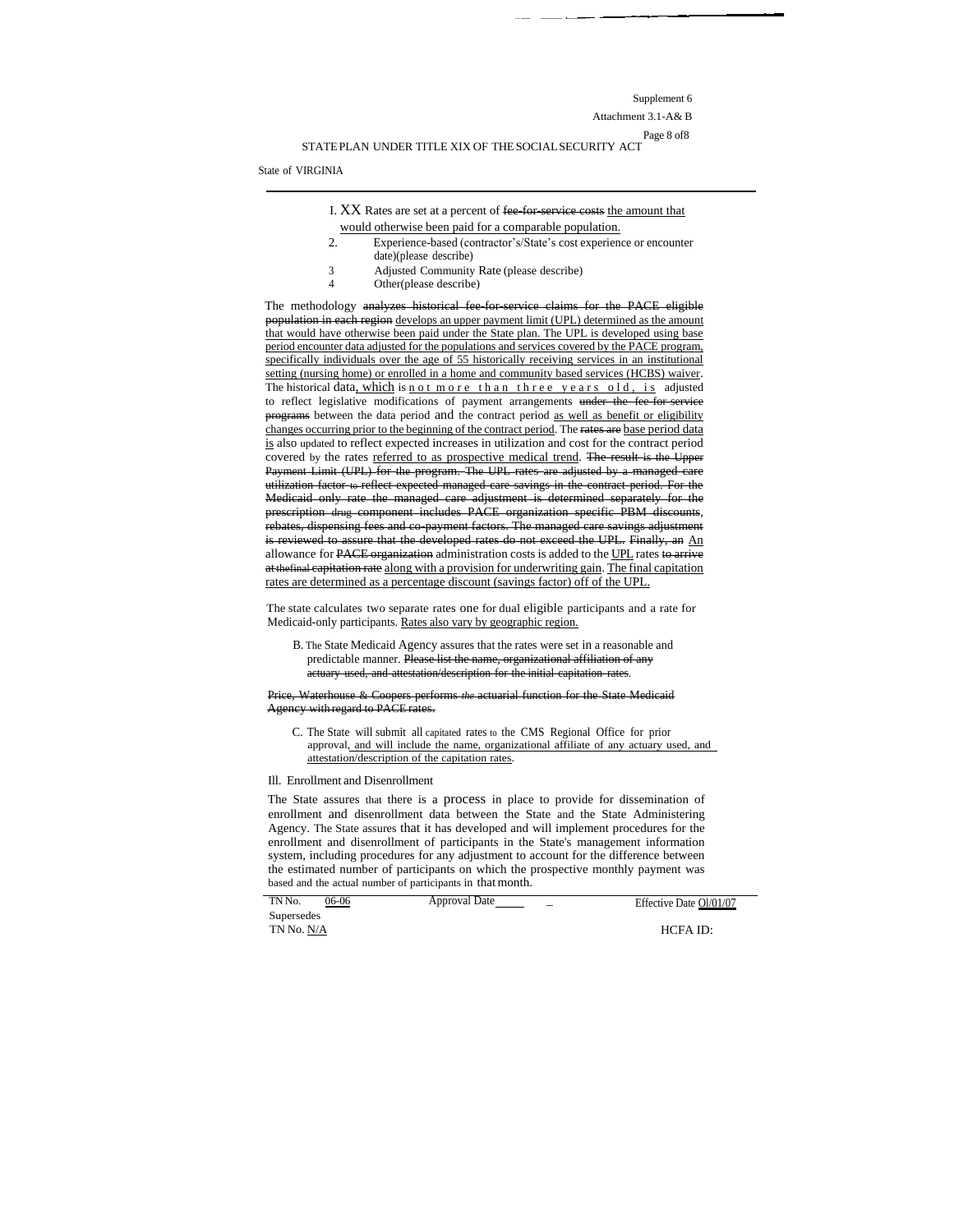| TRANSMITTAL AND NOTICE OF APPROVAL OF<br><b>STATE PLAN MATERIAL</b><br><b>FOR: CENTERS FOR MEDICARE &amp; MEDICAID SERVICES</b><br>TO: CENTER DIRECTOR<br>CENTERS FOR MEDICAID & CHIP SERVICES<br>DEPARTMENT OF HEALTH AND HUMAN SERVICES | 2. STATE<br>1. TRANSMITTAL NUMBER<br>V A<br>$\overline{2}$<br>2 <sup>1</sup><br>$-0$<br>$\bf{0}$<br>$\mathbf{0}$<br>$\overline{4}$<br>3. PROGRAM IDENTIFICATION: TITLE OF THE SOCIAL<br><b>SECURITY ACT</b><br>XIX<br>XXI<br>4. PROPOSED EFFECTIVE DATE<br>1/1/2022 |  |  |  |
|-------------------------------------------------------------------------------------------------------------------------------------------------------------------------------------------------------------------------------------------|---------------------------------------------------------------------------------------------------------------------------------------------------------------------------------------------------------------------------------------------------------------------|--|--|--|
|                                                                                                                                                                                                                                           |                                                                                                                                                                                                                                                                     |  |  |  |
| 5. FEDERAL STATUTE/REGULATION CITATION<br><b>42 CFR Part 460</b>                                                                                                                                                                          | 6. FEDERAL BUDGET IMPACT (Amounts in WHOLE dollars)<br>2022<br>\$0<br>a. FFY<br>2023<br>\$0<br>b. FFY                                                                                                                                                               |  |  |  |
| 7. PAGE NUMBER OF THE PLAN SECTION OR ATTACHMENT<br>Attachment 3.1A&B, Supplement 6, revised pages 7 and 8                                                                                                                                | 8. PAGE NUMBER OF THE SUPERSEDED PLAN SECTION<br>OR ATTACHMENT (If Applicable)<br>Same as box #7.                                                                                                                                                                   |  |  |  |
| 9. SUBJECT OF AMENDMENT                                                                                                                                                                                                                   |                                                                                                                                                                                                                                                                     |  |  |  |
| Program of All-Inclusive Care for the Elderly                                                                                                                                                                                             |                                                                                                                                                                                                                                                                     |  |  |  |
| 10. GOVERNOR'S REVIEW (Check One)<br>GOVERNOR'S OFFICE REPORTED NO COMMENT<br>COMMENTS OF GOVERNOR'S OFFICE ENCLOSED<br>NO REPLY RECEIVED WITHIN 45 DAYS OF SUBMITTAL                                                                     | OTHER, AS SPECIFIED:<br>Secretary of Health and Human Resources                                                                                                                                                                                                     |  |  |  |
| 11. SIGNATURE OF STATE AGENCY OFFICIAL                                                                                                                                                                                                    | 15. RETURN TO                                                                                                                                                                                                                                                       |  |  |  |
| arenfrimser<br>12. TYPED NAME<br>Karen Kimsey                                                                                                                                                                                             | Department of Medical Assistance Services<br>600 East Broad Street, #1300<br>Richmond VA 23219                                                                                                                                                                      |  |  |  |
| 13. TITLE<br>Director                                                                                                                                                                                                                     | Attn: Policy, Regulations, and Manuals Supervisor                                                                                                                                                                                                                   |  |  |  |
| <b>14. DATE SUBMITTED</b><br>1/31/2022                                                                                                                                                                                                    |                                                                                                                                                                                                                                                                     |  |  |  |
| <b>FOR CMS USE ONLY</b>                                                                                                                                                                                                                   |                                                                                                                                                                                                                                                                     |  |  |  |
| 16. DATE RECEIVED                                                                                                                                                                                                                         | 17. DATE APPROVED                                                                                                                                                                                                                                                   |  |  |  |
| <b>PLAN APPROVED - ONE COPY ATTACHED</b>                                                                                                                                                                                                  |                                                                                                                                                                                                                                                                     |  |  |  |
| 18. EFFECTIVE DATE OF APPROVED MATERIAL                                                                                                                                                                                                   | 19. SIGNATURE OF APPROVING OFFICIAL                                                                                                                                                                                                                                 |  |  |  |
| 20. TYPED NAME OF APPROVING OFFICIAL                                                                                                                                                                                                      | 21. TITLE OF APPROVING OFFICIAL                                                                                                                                                                                                                                     |  |  |  |
| 22. REMARKS                                                                                                                                                                                                                               |                                                                                                                                                                                                                                                                     |  |  |  |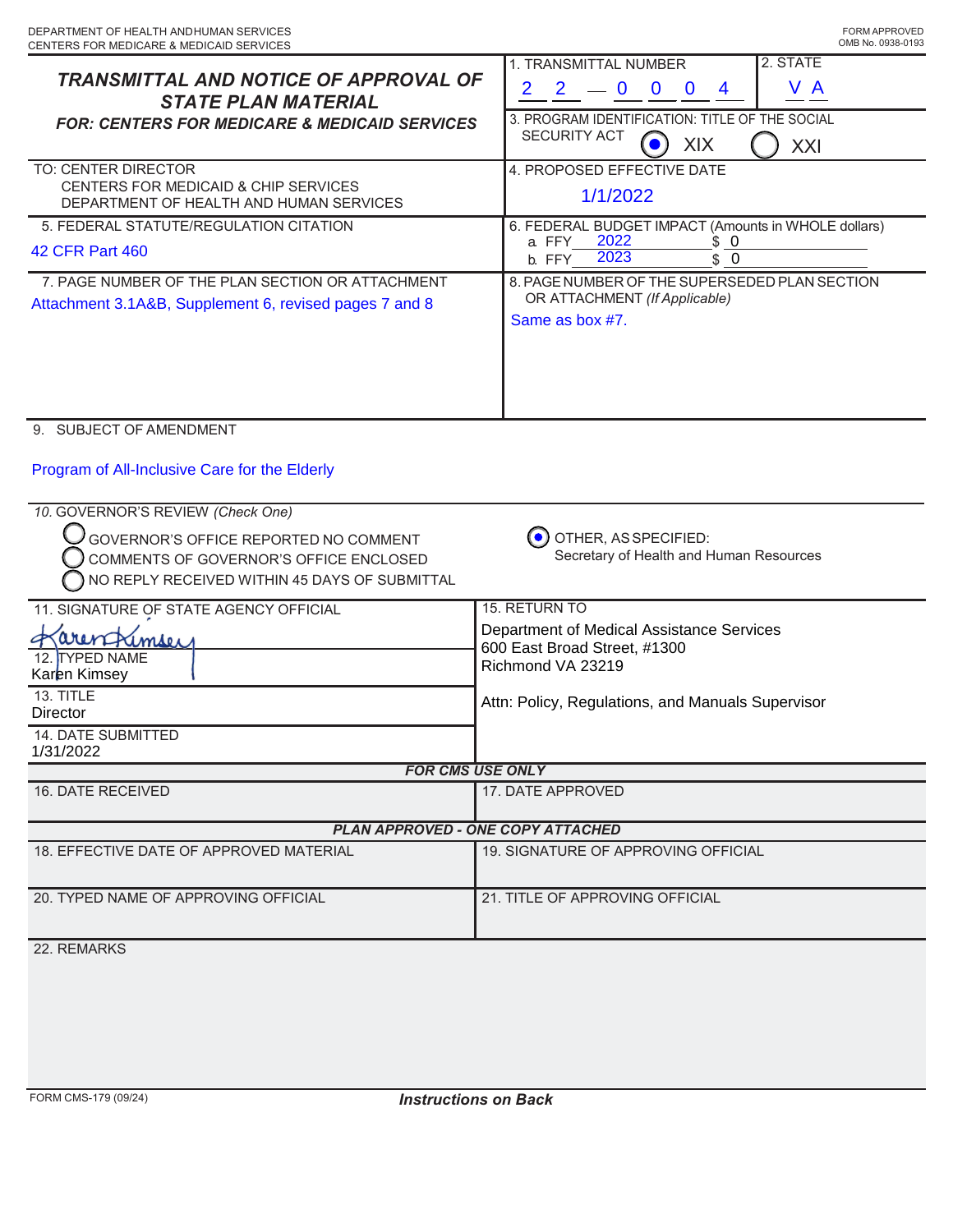Supplement 6 Attachment 3.1-A& B Page 7 of8 STATEPLAN UNDER TITLE XIX OF THESOCIALSECURITY ACT

State of VIRGINIA



If this amount is different than the amount used for the individual's maintenance allowance under 42 CFR 435.726 or 42 CFR 435.735, explain why you believe that this amount is reasonable to meet the individual's maintenance needs in the community:

#### II. Rates and Payments

A. The State assures CMS that the capitated rates will be less than the cost to the agency of providing State plan approved services to an equivalent non-enrolled population group based upon the following methodology. Please attach a description of thenegotiated rate setting methodology and how the State will ensure that rates are less than the amount the state would have otherwise paid for a comparable population.

| TN No.                          | 22 --0004 | Approval Date<br>- | Effective Date $1/1/2022$ |  |
|---------------------------------|-----------|--------------------|---------------------------|--|
| $\frac{\text{N}}{\text{N}}$ No. | $06 - 06$ |                    |                           |  |
|                                 |           | HCFA ID:           |                           |  |